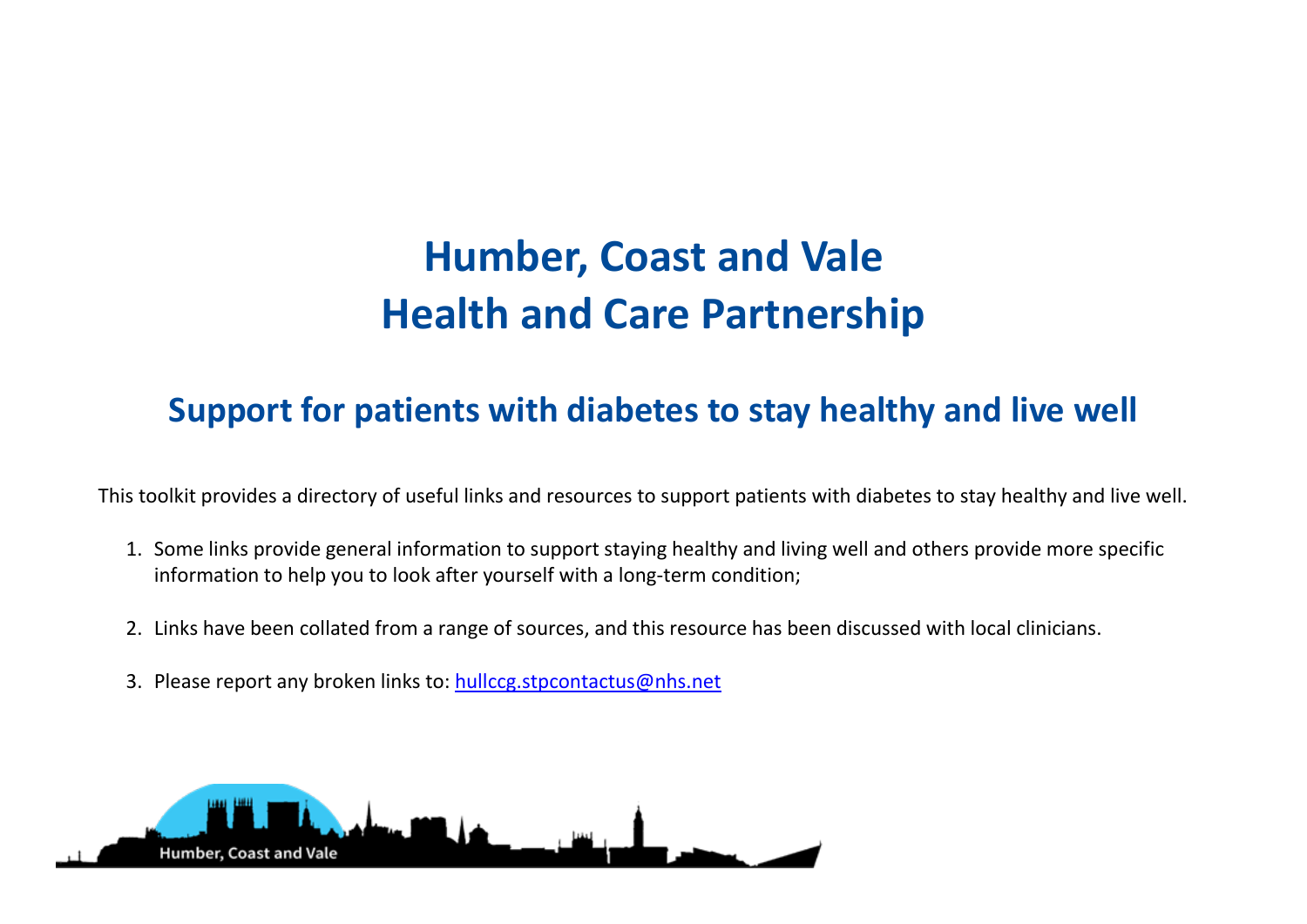| <b>Diabetes</b><br><b>Patient Education and Self-management resources</b> |                                                                                 |                                                                                                                                                   |  |
|---------------------------------------------------------------------------|---------------------------------------------------------------------------------|---------------------------------------------------------------------------------------------------------------------------------------------------|--|
| <b>Condition / Subject</b>                                                | <b>Title (Produced By)</b>                                                      | <b>Links</b>                                                                                                                                      |  |
| <b>Being active with</b><br><b>Diabetes</b>                               | Being active with diabetes (Chartered<br>Society of Physiotherapy)              | https://www.csp.org.uk/public-patient/keeping-active-healthy/love-<br>activity-hate-exercise-campaign/being-active-long-10                        |  |
|                                                                           | Keeping active (Diabetes UK)                                                    | https://www.diabetes.org.uk/search?q=keeping+active&op=Search+Dia<br>betes+UK#gsc.tab=0&gsc.q=keeping%20active&gsc.page=1                         |  |
|                                                                           | We Are Undefeatable – For people with<br>long term conditions to be more active | https://www.weareundefeatable.co.uk/                                                                                                              |  |
| <b>Foot Health</b>                                                        | 10 Simple steps to prevent foot problems<br>(Diabetes UK)                       | https://shop.diabetes.org.uk/products/simple-steps-to-healthy-feet                                                                                |  |
|                                                                           | How to look after your feet (Diabetes UK)                                       | https://www.diabetes.org.uk/guide-to-diabetes/complications/feet/taking-<br>care-of-your-feet                                                     |  |
|                                                                           | Putting feet first campaign (Diabetes UK)                                       | https://www.diabetes.org.uk/get_involved/campaigning/putting-feet-first                                                                           |  |
|                                                                           | Simple steps leaflet - to healthy feet if<br>you've got diabetes (Diabetes UK)  | https://www.diabetes.org.uk/resources-s3/2017-<br>08/Simple%20Steps%20to%20Healthy%20Feet.pdf                                                     |  |
|                                                                           | What to expect at your annual foot check<br>leaflet (Diabetes UK)               | https://shop.diabetes.org.uk/products/what-to-expect-at-your-annual-<br>foot-check?_ga=2.128821516.1060616524.1590161837-<br>360139808.1573730215 |  |
| <b>Living Well</b>                                                        | Checking your blood sugar level (Diabetes<br>UK)                                | https://www.diabetes.org.uk/guide-to-diabetes/managing-your-<br>diabetes/testing                                                                  |  |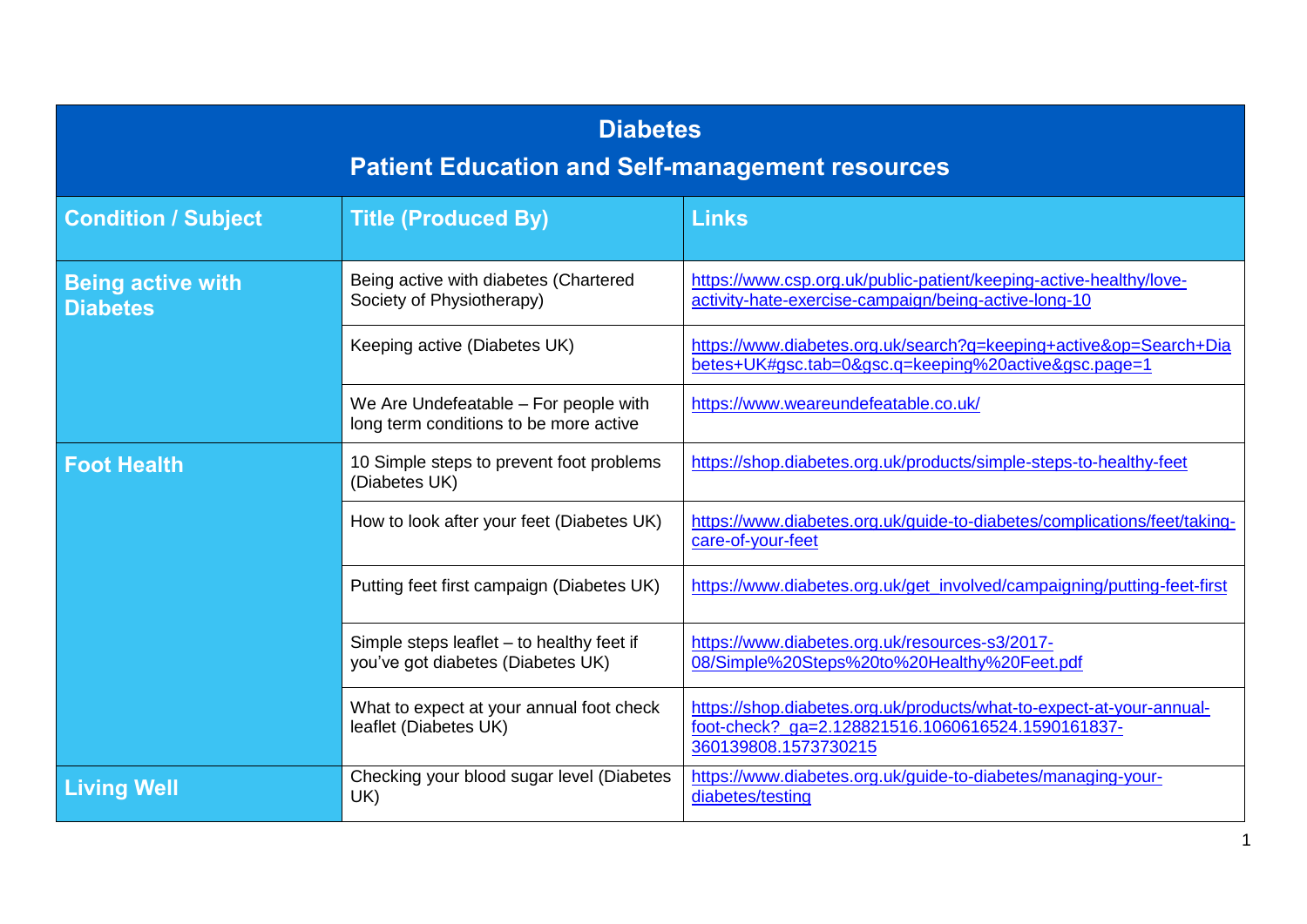|                        | Diabetes and Me Tool - What is diabetes<br>and me? (Diabetes UK)              | https://www.diabetes.org.uk/diabetes-and-me                                                                              |
|------------------------|-------------------------------------------------------------------------------|--------------------------------------------------------------------------------------------------------------------------|
|                        | Diabetes learning zone - Discover more<br>about your diabetes (Diabetes UK)   | https://learningzone.diabetes.org.uk/? ga=2.65397166.1060616524.15<br>90161837-360139808.1573730215                      |
|                        | Diabetes local support groups (Diabetes<br>UK)                                | https://www.diabetes.org.uk/how_we_help/local_support_groups                                                             |
|                        | Diabetes stay in touch community<br>(Diabetes UK)                             | https://www.diabetes.org.uk/how_we_help/community                                                                        |
|                        | Guide to diabetes - Living with diabetes<br>(Diabetes UK)                     | https://www.diabetes.org.uk/guide-to-diabetes                                                                            |
|                        | Learning to look after your diabetes -<br>education and courses (Diabetes UK) | https://www.diabetes.org.uk/guide-to-diabetes/managing-your-<br>diabetes/education                                       |
| <b>Type 1 Diabetes</b> | Children and young people with type 1<br>Diabetes (digibete app)              | https://www.digibete.org/digibete-app/                                                                                   |
|                        | My Type 1 diabetes online learning (NHS)                                      | https://mytype1diabetes.nhs.uk/                                                                                          |
|                        | Type 1 events (Diabetes UK)                                                   | https://www.diabetes.org.uk/how we help/type-1-events                                                                    |
|                        | What is type 1 Diabetes? (Diabetes UK)                                        | https://www.diabetes.org.uk/diabetes-the-basics/what-is-type-1-<br>diabetes                                              |
| <b>Type 2 Diabetes</b> | Diabetes remission (Diabetes UK)                                              | https://www.diabetes.org.uk/guide-to-diabetes/managing-your-<br>diabetes/treating-your-diabetes/type2-diabetes-remission |